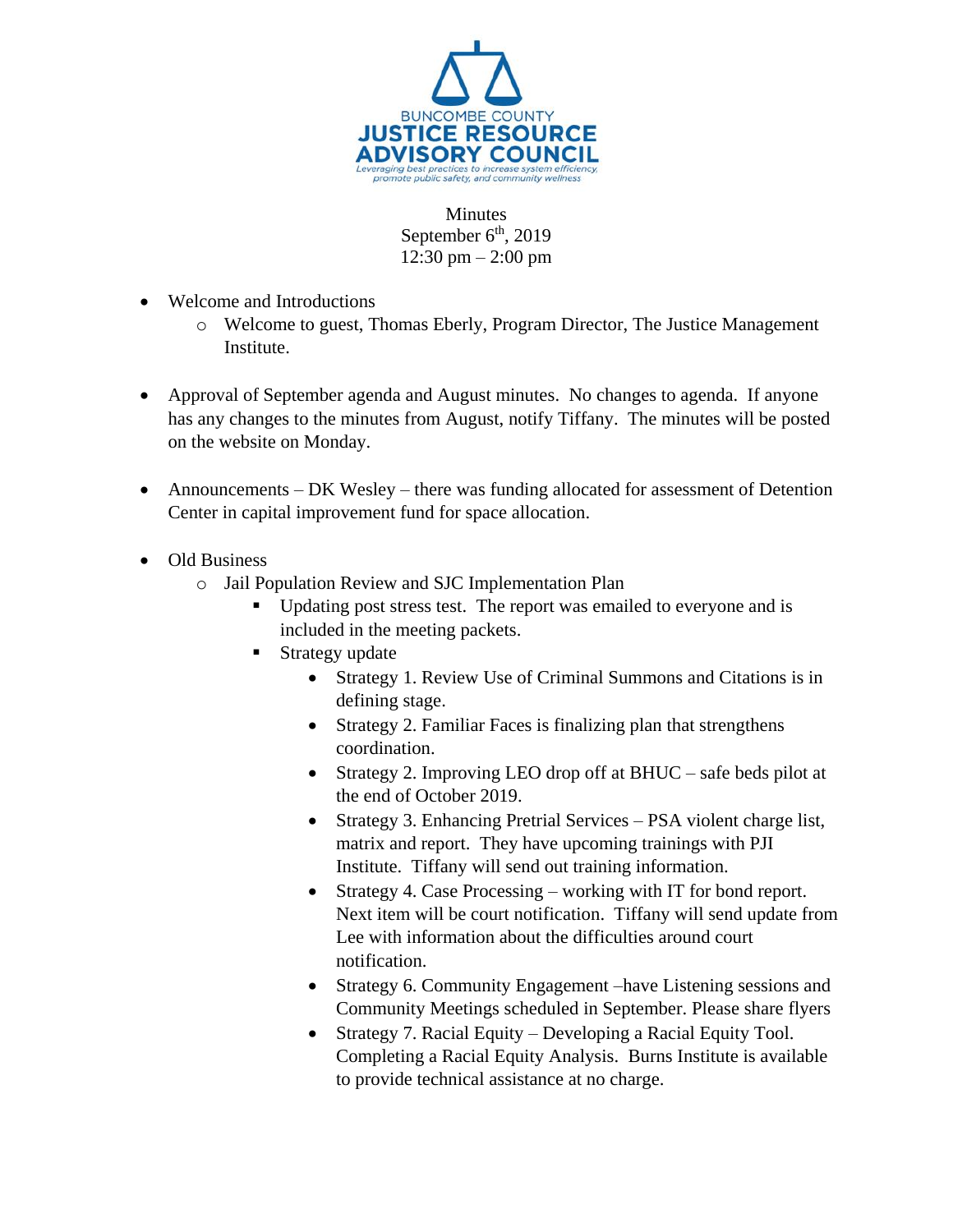

- A copy of the Racial Equity Action Plan and Community Engagement Action Plan was included in the meeting packet.
- October SJC Network Meeting is in Houston on October 2-4<sup>th</sup>
	- Travel team: Sheriff Miller, Judge Thornburg, Judge Young, Rodney Hasty, LeAnn Melton, DK Wesley, Tiffany Iheanacho, Vivian Sevilla, and Tony Walker
- Current daily population for detention center was presented. There was a slight increase, which is normal for seasonality.
	- This month there was an increase in the number of bookings. This month, there were 1,160 bookings.
	- This month, there were 1,141 releases.
	- This month's average length of stay was 11.5, which is an increase in 1 day over last year.
	- Vivian will begin providing data on types of charges on a monthly basis.
- Current budget report for SJC was presented. A copy is included in the meeting packet. We are currently under budget.
- A list of current projects was presented. Priorities based on the voting done at the last meeting are:
	- BH Collaboration
	- Restorative Justice
	- Improve Outcomes for Youth
	- Law Enforcement Aided Diversion
	- Driver's license restoration
- New Business
	- o Strategic Planning Technical Assistance provided by Thomas Eberly. Shared examples of bylaws from other agencies. Copies are included in the meeting materials. Research shows it is beneficial to have chairs elected for the committee, and is often a judge and county management. The JRAC committee would like to develop bylaws. Thomas will provide other examples from around the country to use as a guide. Thomas provided a copy of some examples of strategic plans from other locations. Those copies are included in the meeting materials.
	- o JRAC members expressed interested in developing a by-law form of structure for the next MOU cycle starting January 2020.
	- o Thomas Eberly, mentioned a program in Mecklenburg, Co. NC related to one of their campaign areas: citizens initiated summons. Mecklenburg Co's CJCC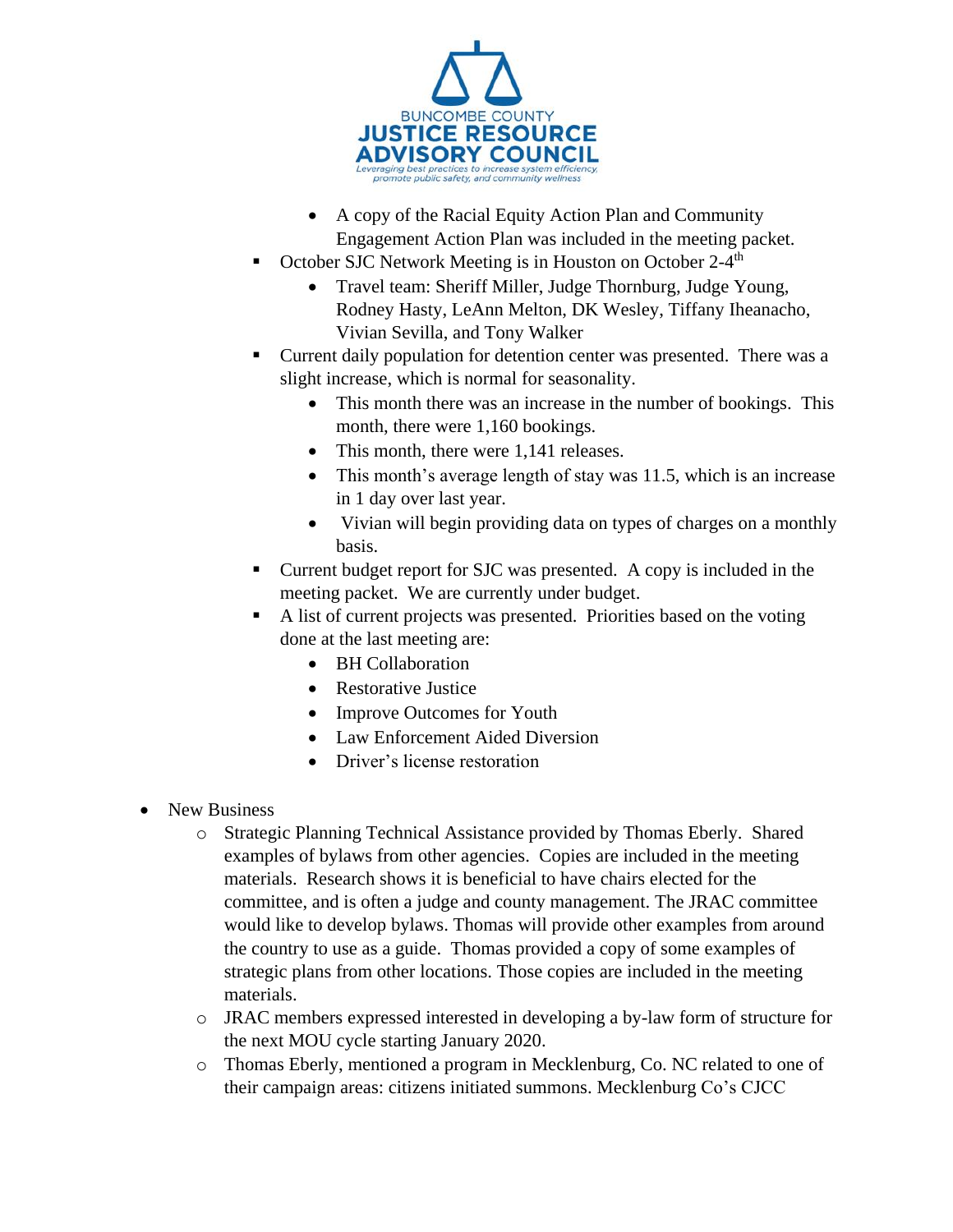

endorsed a mediation program. Based on a certain criteria the magistrates refer parties involved in a citizen initiated summons to mediations. An administrative order was sign off by their chief district court judge. JRAC members seemed interested in this initiative. Tiffany Iheanacho will reach out to Mecklenburg Co. for more information regarding the program.

- o Discussed the 5 priorities identified last month with much discussion on defining restorative justice. It was concluded that JRAC members should come with a working definition of the 5 priorities by the next meeting.
- o JRAC members agreed all 5 priorities as the priorities they would like to pursue. It was also decided to add Sustain CJCC and projects. Tiffany will connect to Thomas to continue moving this forward. Committee homework is to think about these 6 priorities and develop a definition of what they mean to each person.
- o Sheriff Miller made a recommendation to have the County Manager or their designee as the Committee chair since they have experience. Jasmine Beach-Ferrara seconded the recommendation.
- Departmental updates email any departmental updates to Tiffany

*Next meeting: October 4, 2019 at 12:30 pm, 200 College St, Ground Floor Conference Room.*